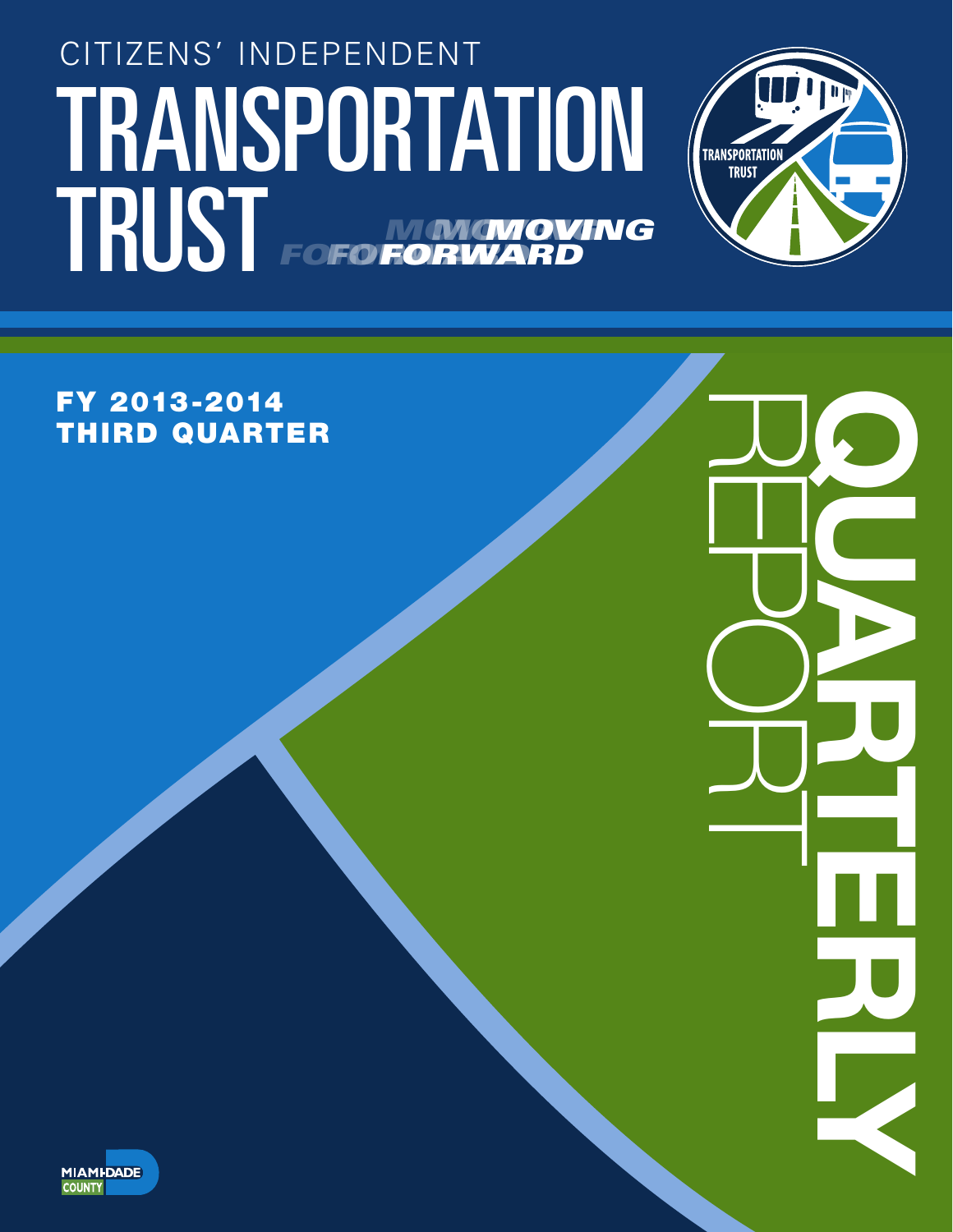

# $\blacksquare$  Overview

This report is presented by the Citizens' Independent Transportation Trust (Transportation Trust) with information pertaining to its oversight of the expenditure of proceeds of the Charter County Transportation Surtax Funds and implementation of the People's Transportation Plan (PTP) for the period ranging from April 1, 2014 – June 30, 2014.

The Transportation Trust works closely with members of the Board of County Commissioners (BCC), County administration, staff at Miami-Dade Transit (MDT), the Public Works and Waste Management Department (PWWM) and officials in the municipalities to ensure that PTP funds are spent appropriately.



The Transportation Summit Summary of Proceedings report was published during the third quarter and presents the major issues raised by participants during the Feb. 22, 2014 event. The Transportation Summit Community Forum was organized to update the community on the main themes discussed at the 2013 Transportation Summit and to give the public the opportunity to offer comments on current and future transportation services in Miami-Dade County. Approximately 130 people attended the Community Forum.

The PTP has enabled significant improvements to be made in Miami-Dade County's public transit system. Seniors, honorably dis-

charged veterans and Social Security recipients receive free rides on transit through the Golden Passport/Patriot Passport program. The PTP also discontinued fares for Metromover users, enhancing patron convenience while reducing maintenance and operating costs.

Surtax dollars have bought new transit buses, many of which are eco-friendly diesel electric hybrid vehicles, to join the County's transit fleet. New Metromover vehicles have also been purchased and are in operation. The procurement of the new Metrorail fleet of vehicles is proceeding with delivery targeted for 2019.

Counted among the many successful projects funded by the PTP are the construction of the Orange Line, the 2.4 mile Metrorail extension which provides service to Miami International Airport, and the Easy Card Automated Fare Collection System. The PTP has also funded more than 1,000 modern revenue-generating bus shelters that are now installed in unincorporated Miami-Dade County.

The cities participating in the PTP Municipal Transportation Program have implemented a number of roadway and transit projects including successful bus circulator systems operating in 26 municipalities.

Investment of surtax funds in Miami-Dade County's public roadway system has resulted in marked improvement to commute time, driver convenience and safety. More than 300 miles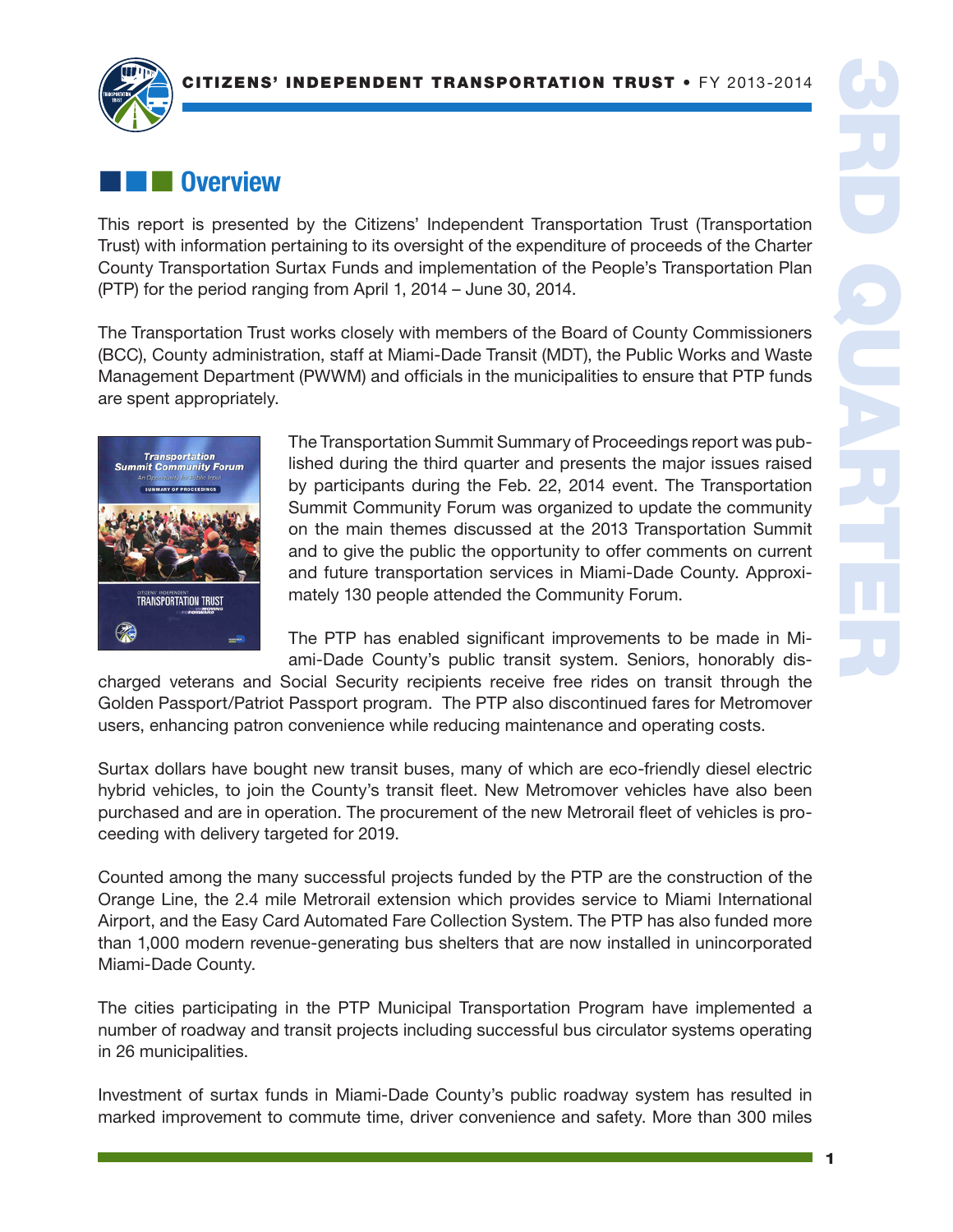

of roads have been improved, flashing and dynamic feedback signals have been installed in school zones, mobility accommodations for people with disabilities have been improved and the countywide traffic signalization system is being upgraded with the Advanced Traffic Management System (ATMS).

The Transportation Trust approved PTP funds to acquire the 14-acre parcel of land at NW 27th Ave. and NW 199th St., a strategic location necessary for short, mid and long-term public transit use and implementation of Enhanced Bus Service. In addition, drivers can enjoy greater mobility using the reversible flow lanes constructed along NW 199th St. near Sun Life Stadium.

Listings of previous and life-to-date accomplishments as well as more information on the Transportation Trust and the PTP are available at miamidade.gov/citt.

# ¢¢¢ Accomplishments during the Quarter



The Transportation Trust sponsored the first Critical Issues Panels series on transportation and infrastructure at the annual Greater Miami Chamber of Commerce Goals Conference 2014. The Transportation Trust executive director, Charles Scurr, provided an overview of the Transportation Trust's ongoing activities and a status report on the PTP. The panelists discussed bike/pedestrian issues, All Aboard Florida, Miami Beach Corridor Link, the Coastal Link Study and the CNG conversion of County vehicles.

The Transportation Trust approved the updated 2014-2015 Strategic Objectives, which include: prioritizing frequent reviews of the railcar procurement project; hosting the next Transportation Summit in fall 2014; analyzing, in conjunction with the County, the possibility of unwinding unification; and showcasing municipal best practices at monthly Transportation Trust meetings.



# ¢¢¢ Transportation Trust Board Resolutions

The Transportation Trust creates resolutions to express its position on important issues and to provide guidance, insight and opinions to the Board of County Commissioners (BCC). Resolutions approved during the quarter include:

A resolution recommending an amendment to the Transportation Trust enabling ordinance to provide for Transportation Trust review of surtax and transit contract expenditures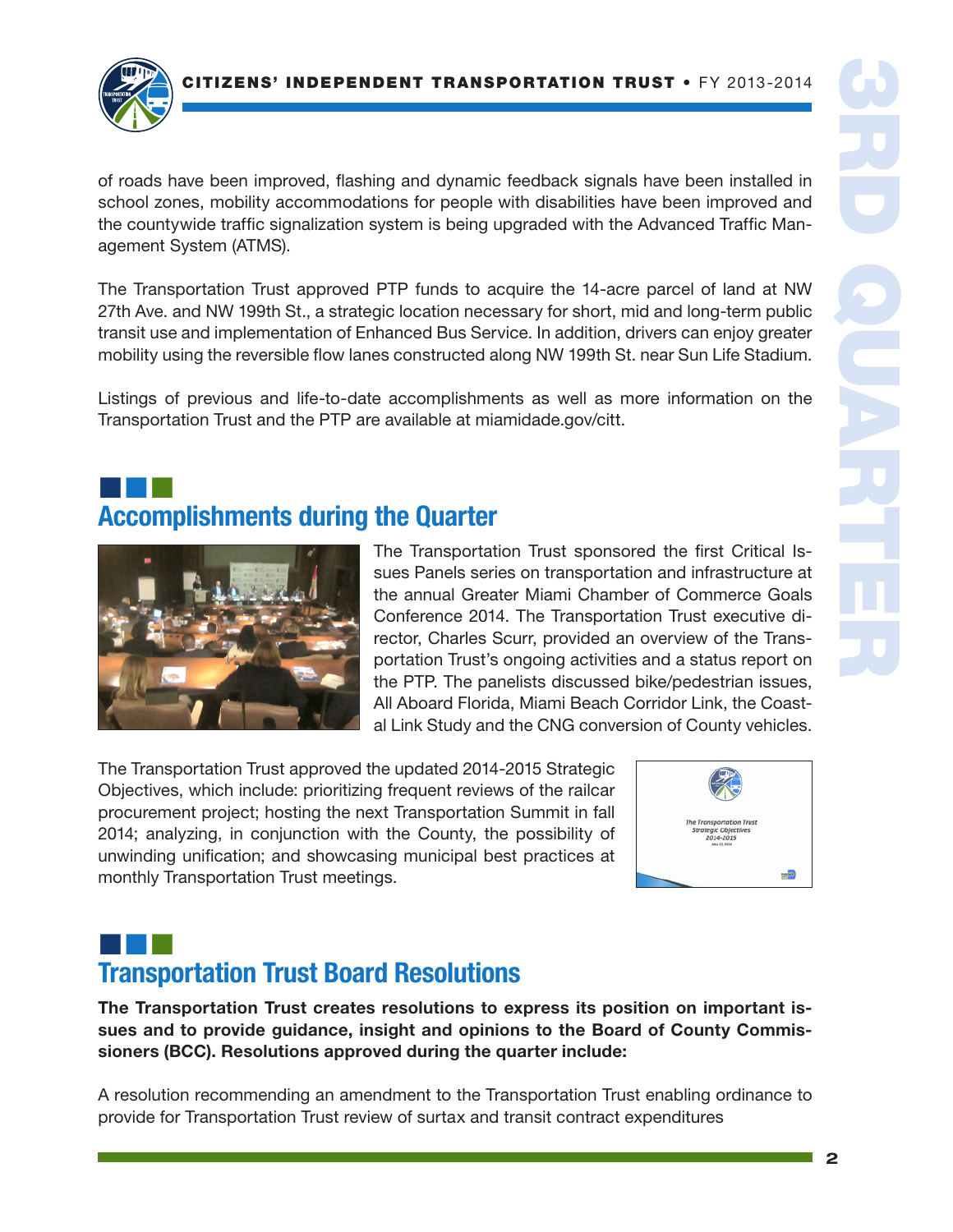

A resolution approving the submittal of the proposed FY 2014-2015 budget and providing an effective date

A resolution adopting the 2014 and 2015 Transportation Trust Strategic Objectives

A resolution recommending that the BCC authorize MDT to make bus service adjustments to be implemented on or after June 22, 2014

A resolution supporting the study to develop an implementation plan for Bus Rapid Transit along PTP corridors

# ¢¢¢ Contracts Approved by the Transportation Trust

A major responsibility of the Transportation Trust is to review contracts requesting transportation surtax funding for projects listed in the PTP. These contracts are initiated by MDT and Miami-Dade PWWM, and are reviewed by staff at the Office of the Citizens' Independent Transportation Trust (OCITT) before they are voted on by the Transportation Trust. The Transportation Trust creates resolutions, which the Transportation Trust then recommends the BCC to approve the resolutions.

The Transportation Trust recommends that the Board of County Commissioners approve:

The resolution recommending the use of Charter County Transportation Surtax Funds for six push-button contracts awarded under the Miscellaneous Construction Contracts 7360 Plan and 7040 Plan, in an amount not to exceed \$7,484,559.12 (PWWM – BCC Legislative File No. 140707)

The resolution recommending a Local Agency Program Agreement between Miami-Dade



County and the Florida Department of Transportation (FDOT) to provide the County with up to \$87,800 in Safe Routes to School program funds, to authorize the County mayor or County mayor's designee to exercise the provisions contained therein, and authorize the use of Charter County Transportation Surtax Funds (PWWM- BCC Legislative File No. 140837)

The resolution recommending a Local Agency Program agreement between Miami-Dade County



and FDOT to provide the County with up to \$673,100.00 in Safe Routes to School program funds, to authorize the County mayor or County mayor's designee to exercise the provisions contained therein, and authorize the use of Charter County Transportation Surtax Funds (PWWM- BCC Legislative File No. 140838)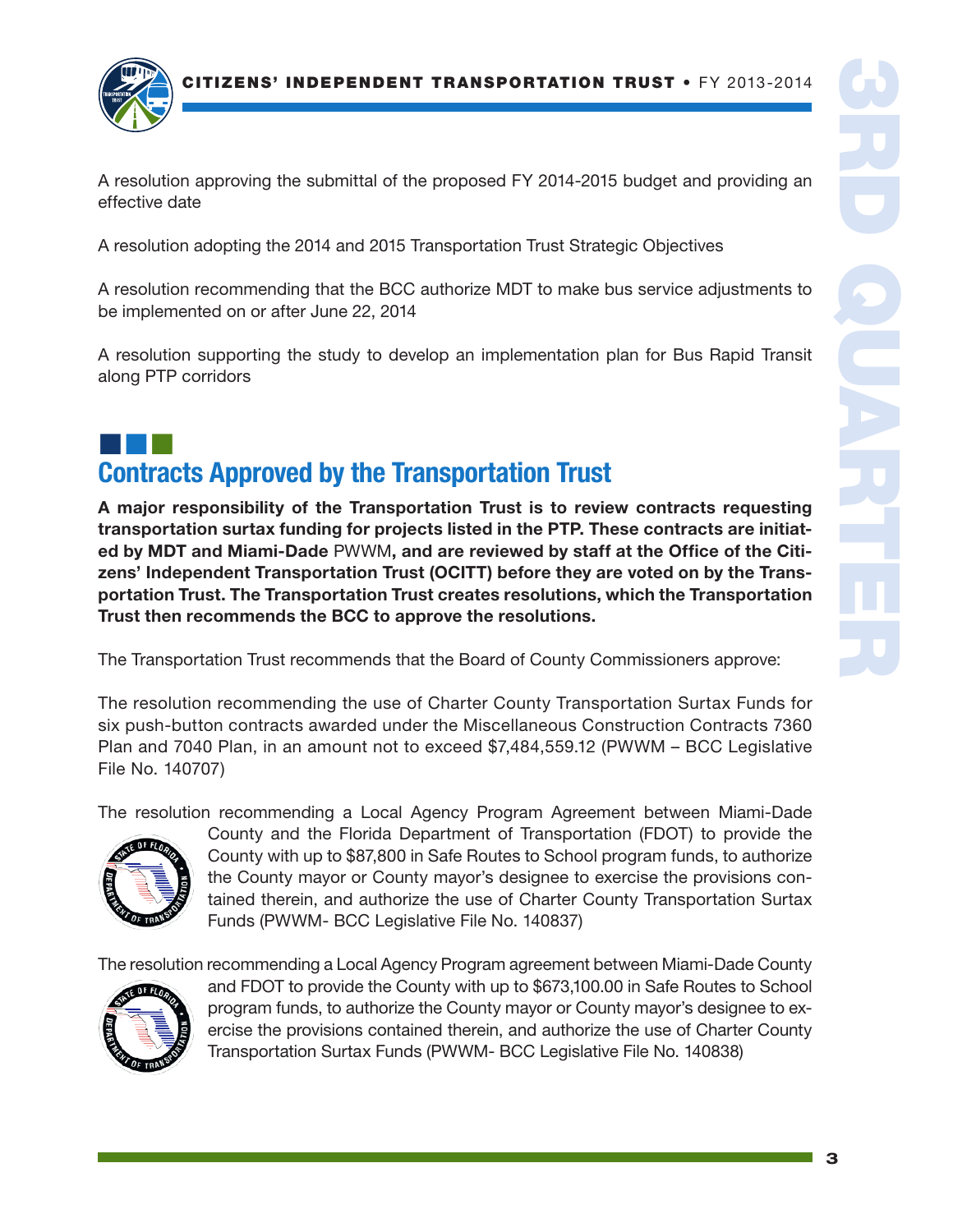

The resolution recommending a Local Agency Program agreement between Miami-Dade County and FDOT to provide the County with up to \$84,450 in Safe Routes To School program funds, to authorize the County mayor or County mayor's designee to exercise the provisions contained therein, and authorize the use

of Charter County Transportation Surtax Funds (PWWM – BCC Legislative File No. 140835)

The resolution recommending a Local Agency Program agreement between Miami-Dade County and the FDOT to provide the County with up to \$604,930 in Safe Routes To School program funds, to authorize the County mayor or County mayor's designee to exercise the provisions contained therein, and authorize the use of Charter County Transportation Surtax Funds (PWWM – BCC Legislative File No. 140836)

The resolution recommending to authorize the execution of a license agreement with Florida Power and Light Company in the amount of \$140,750 per year subject to an annual CPI ad-



justment not to exceed 3 percent in any year, and payment of approximately \$14,700 per year to cover the cost of taxes and insurance for the property located at SW 88th Street and SW 127th Avenue. to be utilized by MDT as a Park and Ride Lot, having a term of 30 years and two 30-year renewal options, to authorize the County mayor or the County mayor's designee to execute the license

agreement and to exercise any and all other rights conferred therein, and authorize the use of Charter County Transportation Surtax Funds (MDT- BCC Legislative File No. 140828)

The resolution recommending to approve an amendment to the Board Requested Major Roadway and Neighborhood Improvement Projects list in Exhibit 1 of the PTP and the Five Year Implementation Plan by extending the limits of the Caribbean Boulevard project (from Coral Sea Road to SW 87 Avenue) to include the portion from Canal C-100 to Coral Sea Road) (PWWM – BCC Legislative File No. 141015)

The resolution to accept a negotiated purchase amount of \$7,200 for the acquisition of Parcel 6, a



property located west of SW 123 Avenue and on the north side of SW 216 Street, for right-of-way needed for the PTP project titled Improvements on SW 216 Street from the Florida Turnpike to SW 127 Avenue, and to authorize the use of Charter County Transportation Surtax Funds (PWWM –BCC Legislative File No. 140934)

The resolution to accept a negotiated purchase amount of \$10,000 for the acquisition of Parcel 7, a property located west of SW 123 Avenue and on the north side of SW 216 Street, for right-of-way needed for the PTP project titled Improvements on SW 216 Street from the Florida Turnpike to SW 127 Avenue, and to authorize the use of Charter County Transportation Surtax Funds (PWWM –BCC Legislative File No. 140936)

The resolution to accept a negotiated purchase amount of \$11,250 for the acquisition of Parcel 32, a property located at 11969 SW 216 Street, for right-of-way needed for the PTP project titled Improvements on SW 216 street from the Florida Turnpike to SW 127 Avenue, and to authorize the use of Charter County Transportation Surtax Funds (PWWM – BCC Legislative File No. 140939)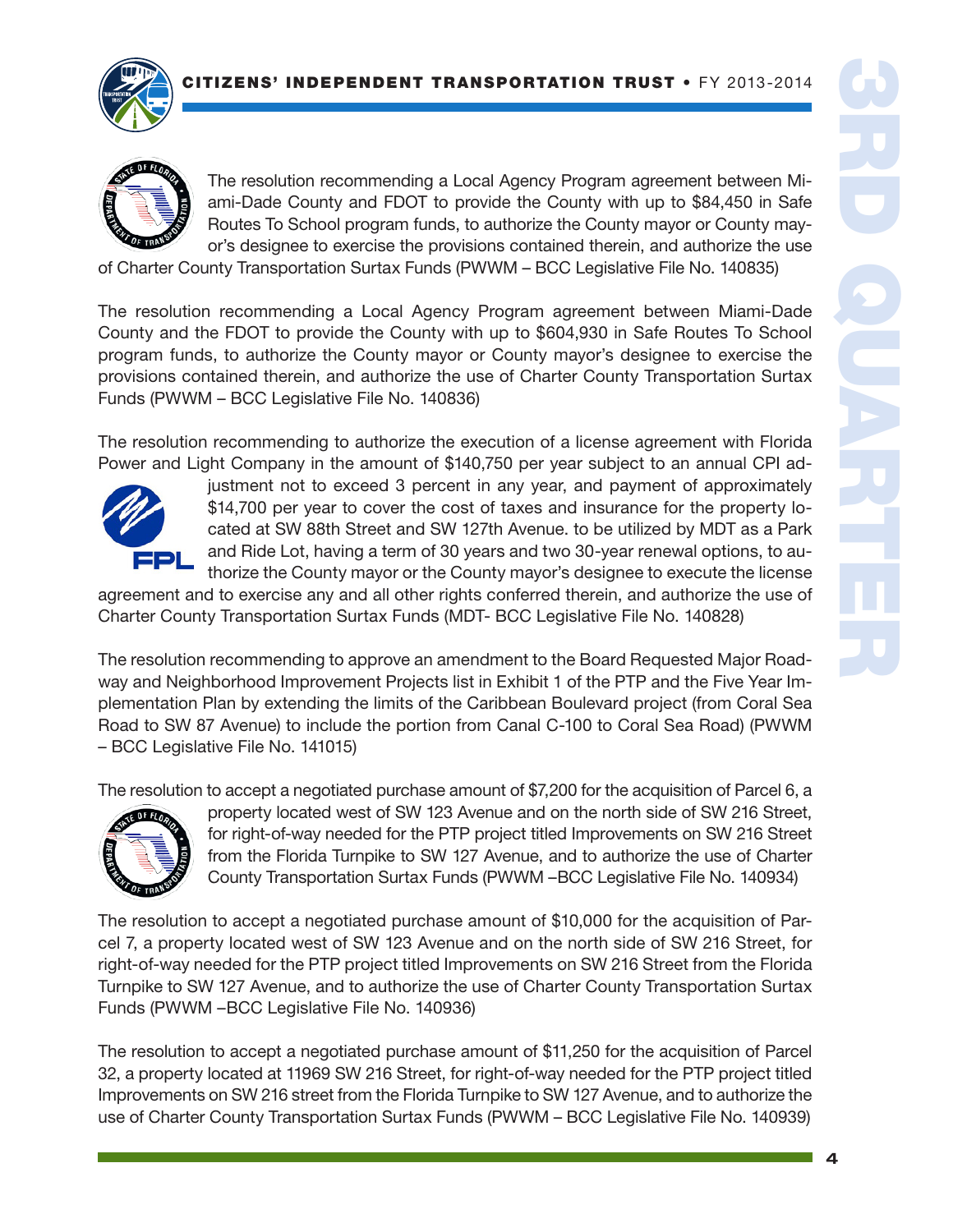

The resolution to accept a negotiated purchase amount of \$33,850 for the acquisition of Parcel 37, a property located at the NW corner of SW 119 Avenue and SW 216 Street, for right-of-way needed for the PTP project titled Improvements on SW 216 Street from the Florida Turnpike to SW 127 Avenue, and to authorize the use of Charter County Transportation Surtax Funds (PWWM –BCC Legislative File No. 140940)

The resolution to approve a contract award recommendation in the amount of \$775,710.78 to E & M Equipment Corp. for the PTP Project titled Doral Arterial Drainage Improvements (Project MCC 7040 plan – CICC 7040-0/07, Request for Price Quotation No. 20140011) and to authorize the use of Charter County Transportation Surtax Funds (PWWM- BCC Legislative File No. 140978)

The resolution to authorize execution of a Joint Participation Agreement (JPA) with FDOT to provide state funding in the amount of \$2,811,157 for the construction of a Park and Ride



Lot and bus terminal at NW 27th Avenue and 215th Street in the City of Miami Gardens, to authorize the receipt and expenditure of funds as specified in the JPA, to authorize receipt and expenditure of any additional funds should they become available as specified in the JPA, and to authorize the use of Charter County Transportation Surtax Funds

The resolution to authorize execution of a JPA with FDOT to provide state funding in the amount



of \$5,225,000 for the purchase of new buses for the NW 27th Avenue Enhanced Bus Service project, authorize the receipt and expenditure of funds as specified in the JPA, authorize receipt and expenditure of any additional funds should they become available as specified in the JPA, waiving Resolution R-178-02, and authorize the use of Charter County Transportation Surtax Funds

The resolution to authorize Miami-Dade County to enter into a Memorandum of Agreement



with FDOT to take possession of and perform maintenance on a safety improvement feature to be built within the Miami-Dade County Metrorail South Corridor located east and west of SW 27th Avenue, and authorize the County mayor or County mayor's designee to take all actions necessary to accomplish the execution of the agreement

The resolution to authorize the approval and execution of agreements for the coordination of Transportation Disadvantaged services in Miami-Dade County with: Allapattah Community Action, Inc.; Better Way of Miami, Inc.; Borinquen Health Care Center, Inc.; Camillus House, Inc.; Center for Independent Living of South Florida, Inc.; Charlee of Dade County, Inc.; Citrus Health Network, Inc.; Coalition of Florida Farmworker Organizations, Inc.; Communi-



ty Action Agency Foundation; Community Habilitation Center, Inc.; Concept Health Systems, Inc. (Concept House); Dave and Mary Alper Jewish Community Center; DEEDCO Gardens, Inc.; Douglas Gardens Community Mental Health Center of Miami Beach, Inc.; Easter Seals South Florida, Inc.; Family Resource Center of South Florida, Inc.; Psycho-Social Reha-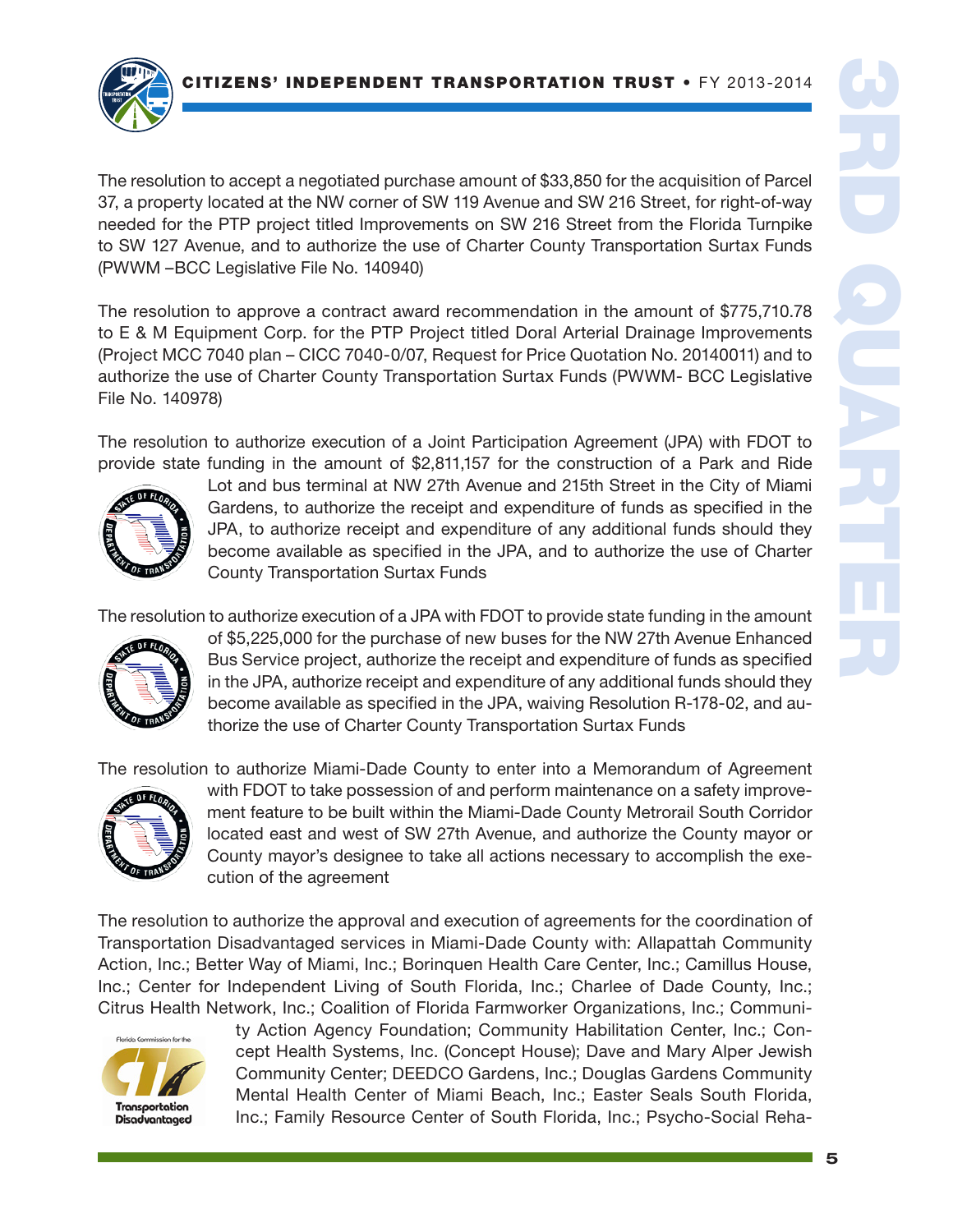

bilitation Center, Inc. (Fellowship House); Florida Pace Centers, Inc.; Foundation for New Life; Fresh Start of Miami-Dade, Inc.; Goodwill Industries of South Florida, Inc.; Hardcore Youth Service Corp.; Hialeah Housing Authority; Hialeah-Miami Springs Rotary Charitable Foundation, Inc.; City of Miami Springs; His House, Inc.; Hope Center, Inc. (a subsidiary of the United Cerebral Palsy Association of Miami, Inc.); Jesse Trice Community Health Center, Inc.; Jewish Community Services of South Florida, Inc.; Little Havana Activities and Nutrition Centers of Dade County, Inc.; Mactown, Inc.; Maison de St. Joseph, Inc.; Miami Beach Community Health Center, Inc.; Miami Behavioral Health Center, Inc.; Miami Bridge Youth and Family Services, Inc.; Miami Cerebral Palsy Residential Services, Inc.; Miami Jewish Health Systems, Inc.; Miami Lighthouse for the Blind and Visually Impaired, Inc. (Florida Association of Workers for the Blind, Inc.); Michael-Ann Russell Jewish Community Center; Nature Links for Lifelong Learning, Inc.; North Miami Foundation for Senior Citizens' Services, Inc.; Plaza Health Network (Hebrew Homes Health Network); Regis House, Inc.; Southwest Social Services Program, Inc.; Spectrum Programs, Inc.; St. Anne's Nursing Center (St. Anne's Residence, Inc.); Sunrise Community, Inc.; Sunrise Opportunities, Inc.; The Arc of South Florida (adult program); The Arc of South Florida (children's program); the Historic Mount Zion Missionary Baptist Church; The Learning Experience School; The Village South, Inc.; United Cerebral Palsy Association of Miami, Inc.; University of Miami, Mailman Center for Child Development (Debbie Institute); University of Miami, Perinatal C.A.R.E. Program; and Villa Maria Nursing and Rehabilitation Center, Inc. (St. Catherine's Rehabilitation Hospital), and authorize the County mayor, or mayor's designee, or MDT director, to execute for and on behalf of Miami-Dade County any additional agreements with entities meeting program eligibility requirements for Transportation Disadvantaged services (MDT – BCC Legislative File No. 140874)

The resolution for the authorization and execution of a Supplemental Joint Participation Agreement (SJPA) with FDOT to provide additional state funding in the amount of \$850,000



from its Commuter Assistance Program for the continued operation of the Dade-Monroe Express service, authorize the receipt and expenditure of funds as specified in the SJPA, and authorize receipt and expenditure of any additional funds should they become available as specified in the SJPA (MDT- BCC Legislative File No. 140923)

The resolution expressing support for the BCC's award of Contract 9791-1/24 for Fixed Bus Routes for MDT in a total amount up to \$20,038,000 for purchase of goods and services (MDT-BCC Legislative File No. 140711)

The resolution expressing support for the BCC's authorization and execution of the SJPA with FDOT to provide \$2,472,000 in State Transit Corridor Program Funding for Phase II of the



I-95 Dade/Broward Express Bus Rapid Transit service to the Miami Civic Center area, authorize the receipt and expenditure of funds as specified in the JPA, and authorize receipt and expenditure of any additional funds should they become available as specified in the JPA (MDT- BCC Legislative File No.140833)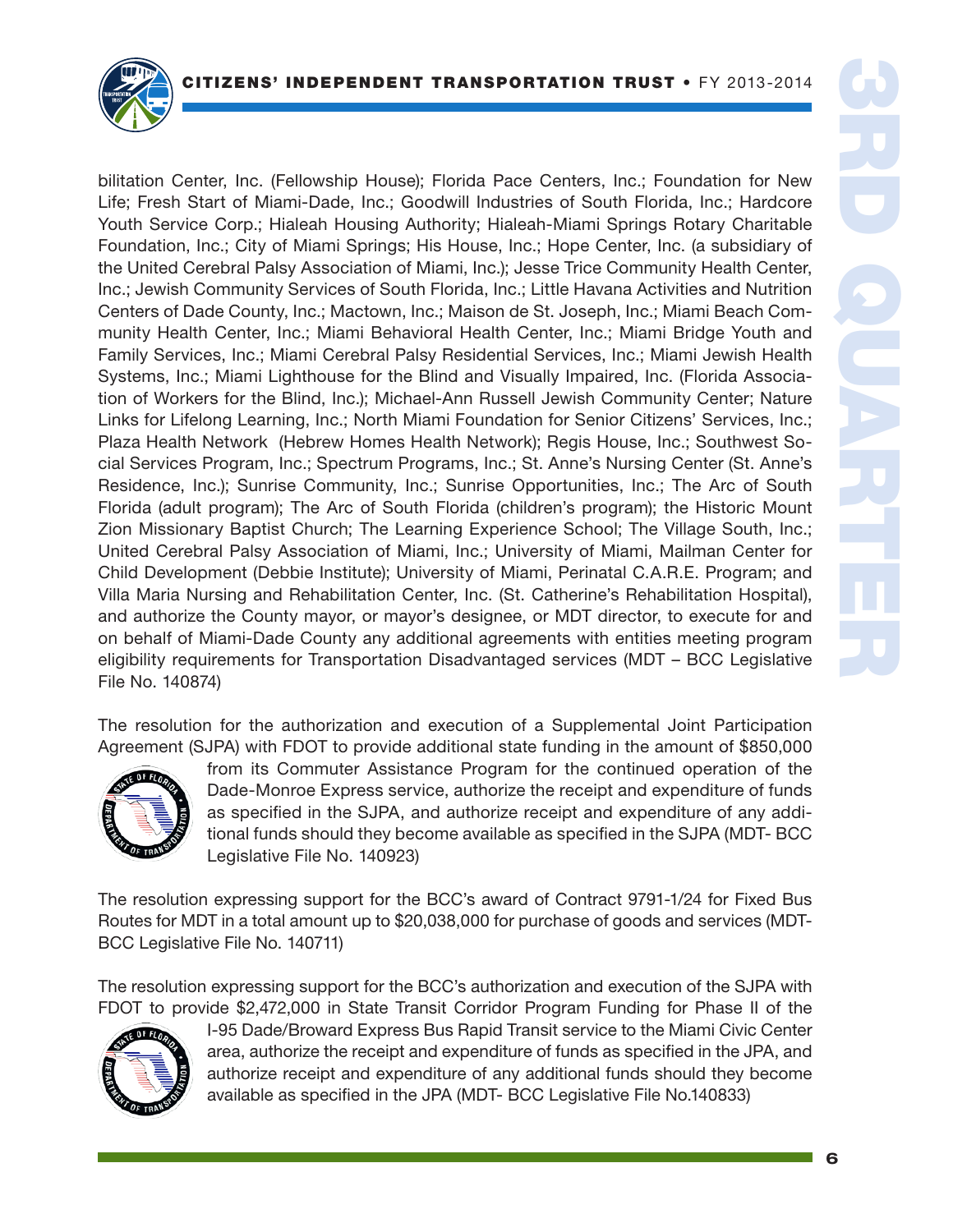

The resolution to authorize MDT to make bus service adjustments to be implemented on or after June 22, 2014

The resolution to accept a negotiated purchase amount of \$6,200 for the acquisition of Parcel 6, for right-of-way needed for the PTP project titled Improvements to SW 137 Avenue from Homestead Extension of Florida's Turnpike (SR 821) to SR-5 (US 1), and authorize the use of Charter County Transportation Surtax Funds (PWWM- BCC Legislative File No. 141185)

The resolution recommending to declare the acquisition of the designated property known as Parcel 14 for the PTP project titled Improvements on SW 137 Avenue from the Homestead Extension of Florida's Turnpike (SR 821) to SR-5 (US 1) to be a public necessity and authorize the County mayor or the County mayor's designee and the County attorney to take any and all appropriate actions to accomplish acquisition of the subject property in fee simple, by purchase at appraised value or by eminent domain proceedings; rescind Resolution R-807-11; and authorize the use of County Transportation Surtax Funds (PWWM – BCC Legislative File No. 141181)

The resolution to declare the acquisition of the designated property known as Parcel 15 for the PTP project titled Improvements on SW 137 Avenue from the Homestead Extension of Florida's Turnpike (SR 821) to SR-5 (US 1) to be a public necessity and authorize the County mayor or the County mayor's designee and the County attorney to take any and all appropriate actions to accomplish acquisition of the subject property in fee simple, by purchase at appraised value or by eminent domain proceedings; rescind Resolution R-808-11; and authorize the use of County Transportation Surtax Funds (PWWM – BCC Legislative File No.141184)

The resolution to declare the acquisition of the designated property known as Parcel 39 for the PTP project titled Improvements on SW 216 Street from the Florida Turnpike to SW 127 Avenue to be a public necessity and authorize the County mayor or the County mayor's designee and the County attorney to take any and all appropriate actions to accomplish acquisition of the subject property in fee simple, by negotiation, purchase at values established by appraisals or tax assessed values—whichever is the higher of the two together with reasonable attorneys' fees and costs pursuant to Sections 73.091 and 73.092, Florida Statutes, or by eminent domain court proceeding as necessary; rescind Resolution R-848-11; and authorize the use of Charter County Transportation Surtax Funds (PWWM – BCC Legislative File No.141186)

The resolution to declare the acquisition of the designated property known as Parcel 40 for the PTP project titled Improvements on SW 216 Street from the Florida Turnpike to SW 127 Avenue to be a public necessity and authorize the County mayor or the County mayor's designee and the County attorney to take any and all appropriate actions to accomplish acquisition of the subject property in fee simple, by negotiation, purchase at values established by appraisals or tax assessed values—whichever is the higher of the two together with reasonable attorneys' fees and costs pursuant to Sections 73.091 and 73.092, Florida Statutes, or by eminent domain court proceeding as necessary; rescind Resolution R-849-11; and authorize the use of Charter County Transportation Surtax Funds (PWWM – BCC Legislative File No.141179)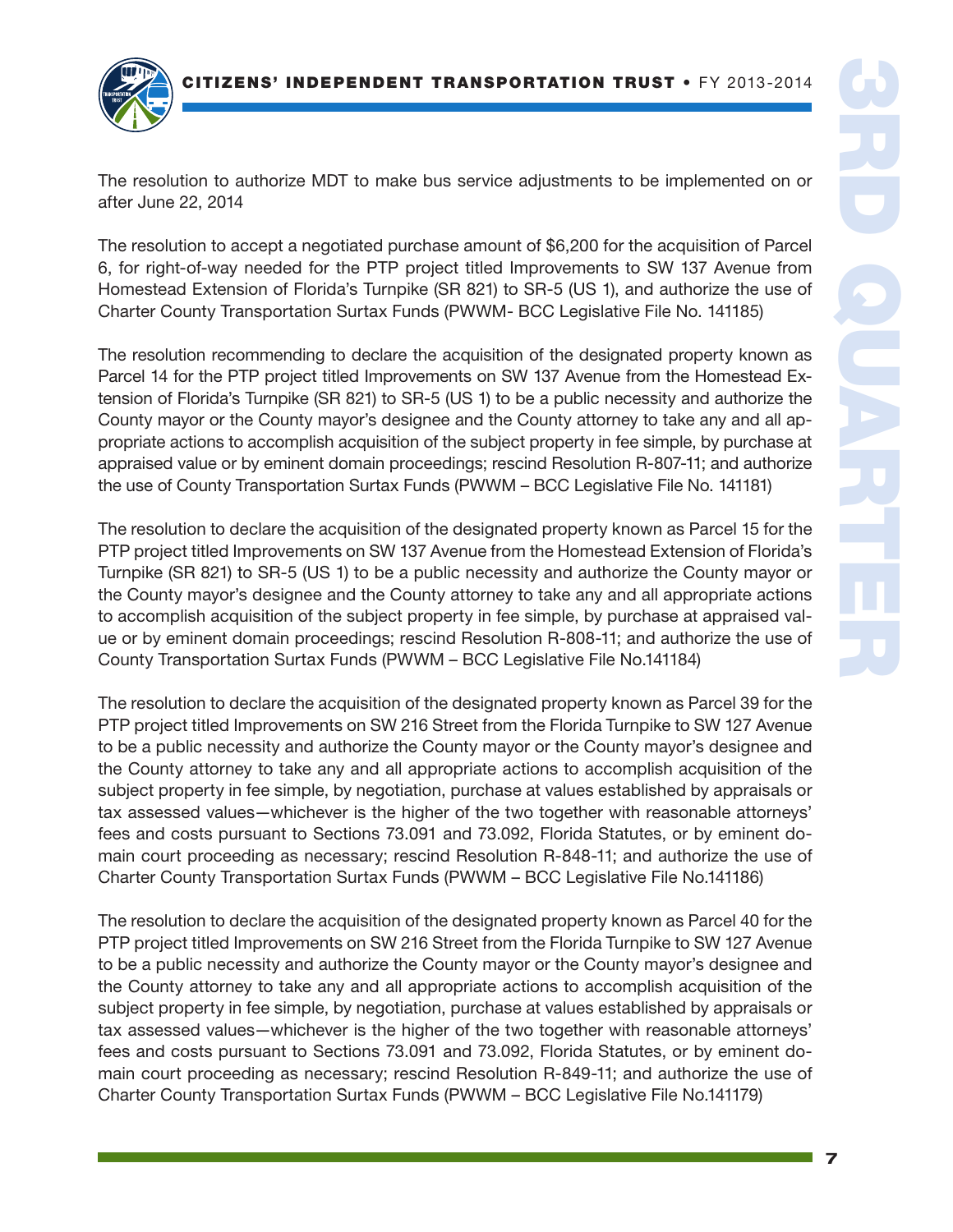

The resolution to declare the acquisition of the designated property known as Parcel 41 for the PTP project titled improvements on SW 216 Street from the Florida Turnpike to SW 127 Avenue to be a public necessity and authorize the County mayor or the County mayor's designee and the County attorney to take any and all appropriate actions to accomplish acquisition of the subject property in fee simple, by negotiation, purchase at values established by appraisals or tax assessed values—whichever is the higher of the two together with reasonable attorneys' fees and costs pursuant to sections 73.091 and 73.092, Florida Statutes, or by eminent domain court proceeding as necessary; rescind Resolution R-850-11; and authorize the use of Charter County Transportation Surtax Funds (PWWM – BCC Legislative File No.141182)

The resolution to approve a contract award recommendation in the amount of \$935,069.89 to RG Underground Engineering, Inc. for the PTP project titled Drainage Improvement Project – Multiple Sites (project MCC 7040 Plan –CICC 7040-0/07, Request for Price Quotation No. 20130282), and authorize the use of Charter County Transportation Surtax Funds (PWWM – Legislative File No. 141173)

The resolution to authorize the conveyance of a non-exclusive easement to Florida Power and Light Company for the construction, operation and maintenance of the new Metrorail dedicat-



ed service feeders and appurtenant equipment to be installed from time to time on property owned by Miami-Dade County, located at 7701 NW 79th Ave., in conjunction with the Palmetto Station Traction Power Sub-Station project; and authorize the County mayor, or mayor's designee to execute the Easement Instrument (MDT – Legislative File No.141214)

The resolution to authorize Miami-Dade County to approve and accept a perpetual easement from the State of Florida, Department of Transportation, over a portion of certain roadway lands located within State Road 5/ U.S. Highway No. 1 (South Dixie Highway) at Mariposa Court needed for the construction, operation and maintenance of the pedestrian overpass at the University Metrorail Station; and authorizing the County mayor or County mayor's designee to take all actions necessary to accomplish the execution of same (MDT – Legislative File No.141222)

The resolution to authorize the County mayor or mayor's designee or MDT director to execute an Interlocal Public Transportation Services Agreement between Miami-Dade County and City of Miami Beach for the provision of public transportation services, and authorize the County mayor, County mayor's designee, or MDT director to exercise the provisions contained therein (MDT – Legislative File No.141308)

The resolution to authorize Miami-Dade County to enter into an Interlocal Agreement with the



City of Miami for the construction of the PTP project titled Overtown Greenway at NW 11th Terrace, B-30624, and authorize the County mayor or County mayor's designee to take all actions necessary to accomplish the execution of same (MDT – Legislative File No.141217)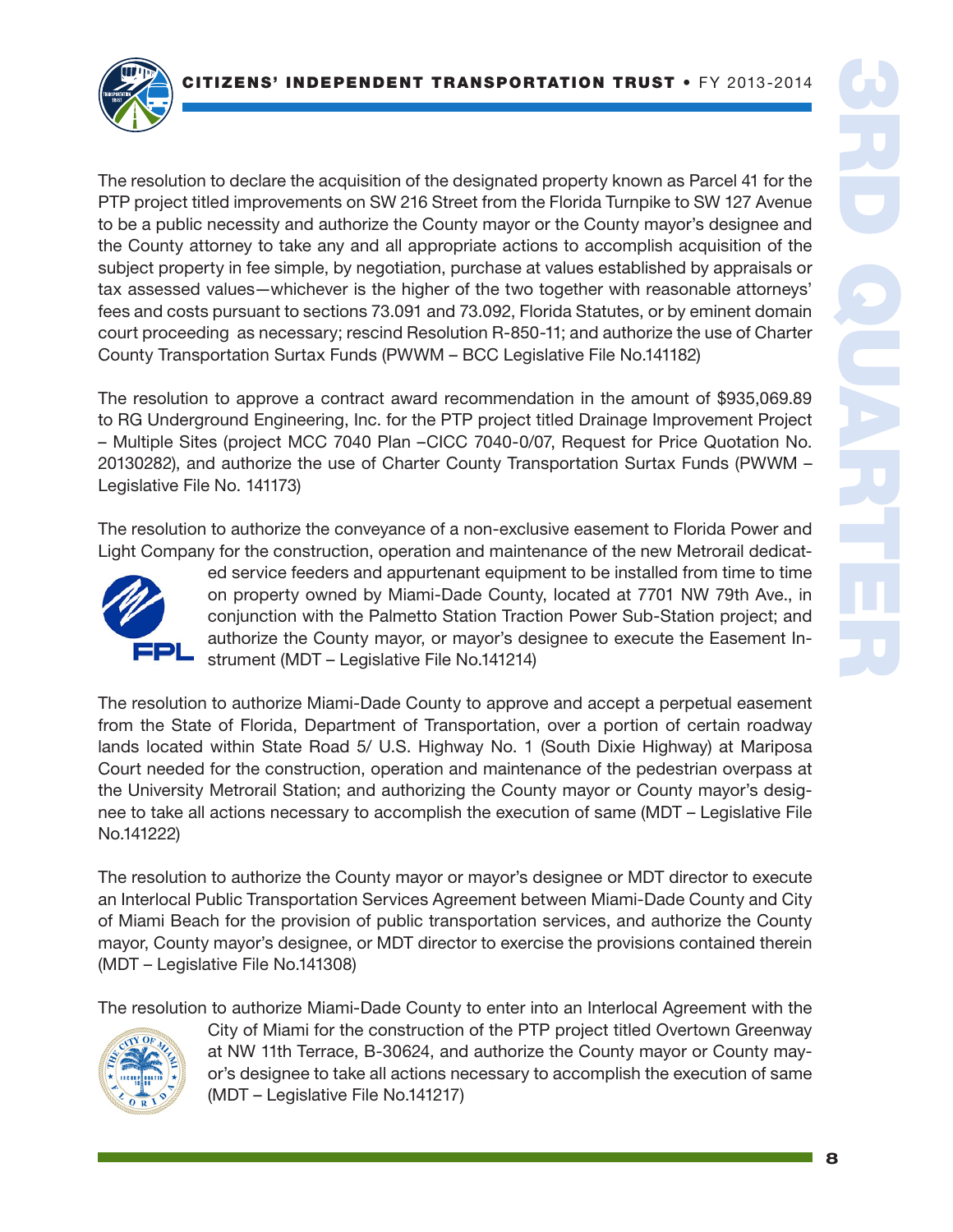S' INDEPENDENT TRANSPORTATION TRUST • FY 2013-2014



The resolution expressing support for the BCC's action of awarding Competitive Contract 9798- 0/15 for Retrofit Engine Services for MDT in a total amount up to \$2,530,000 (MDT – Legislative File No. 140951)

The resolution to authorize the filing of three grant applications for Fiscal Year 2014 Section 5307 Urbanized Formula, Section 5337 State of Good Repair Formula and Section 5339 Bus and Bus Facilities formula programs funding in the amount of \$77,098,927 with the United



States Department of Transportation (USDOT) and the Federal Transit Administration (FTA); authorize the execution of grant agreements pursuant to such applications; authorize the receipt and expenditure of funds pursuant to such applications and agreements; and authorize the receipt and expenditure of any additional funds should they become available (MDT – Legislative File No.141346)

The resolution to authorize certain settlement in the amount of \$20,000 in County eminent domain proceedings by County attorney in connection with the acquisition of land referred to as Parcel 3 for the right-of-way needed for Improvements to SW 176 Street from US 1 to SW 107 Avenue, and authorize the use of Charter County Transportation Surtax Funds (CAO – Add-On Item)

The resolution to authorize certain settlement in the amount of \$10,750 in County eminent domain proceedings by County attorney in connection with the acquisition of land referred to as Parcel 10 for the right-of-way needed for the PTP project titled Roadway Improvements to SW 157 Avenue from SW 152 Street to SW 184 Street, and authorize the use of Charter County Transportation Surtax Funds (CAO –Add-On Item)

The resolution to authorize the filing and execution of a Transportation Disadvantaged Trust Fund Trip and Equipment Grant Application and Agreement with the Florida Commission for



the Transportation Disadvantaged in the amount of \$9,000,000, authorize the MDT director to furnish the Florida Commission for the Transportation Disadvantaged with additional information which may be required, and authorize expenditure of local matching funds of 10 percent (MDT –Add-On Item)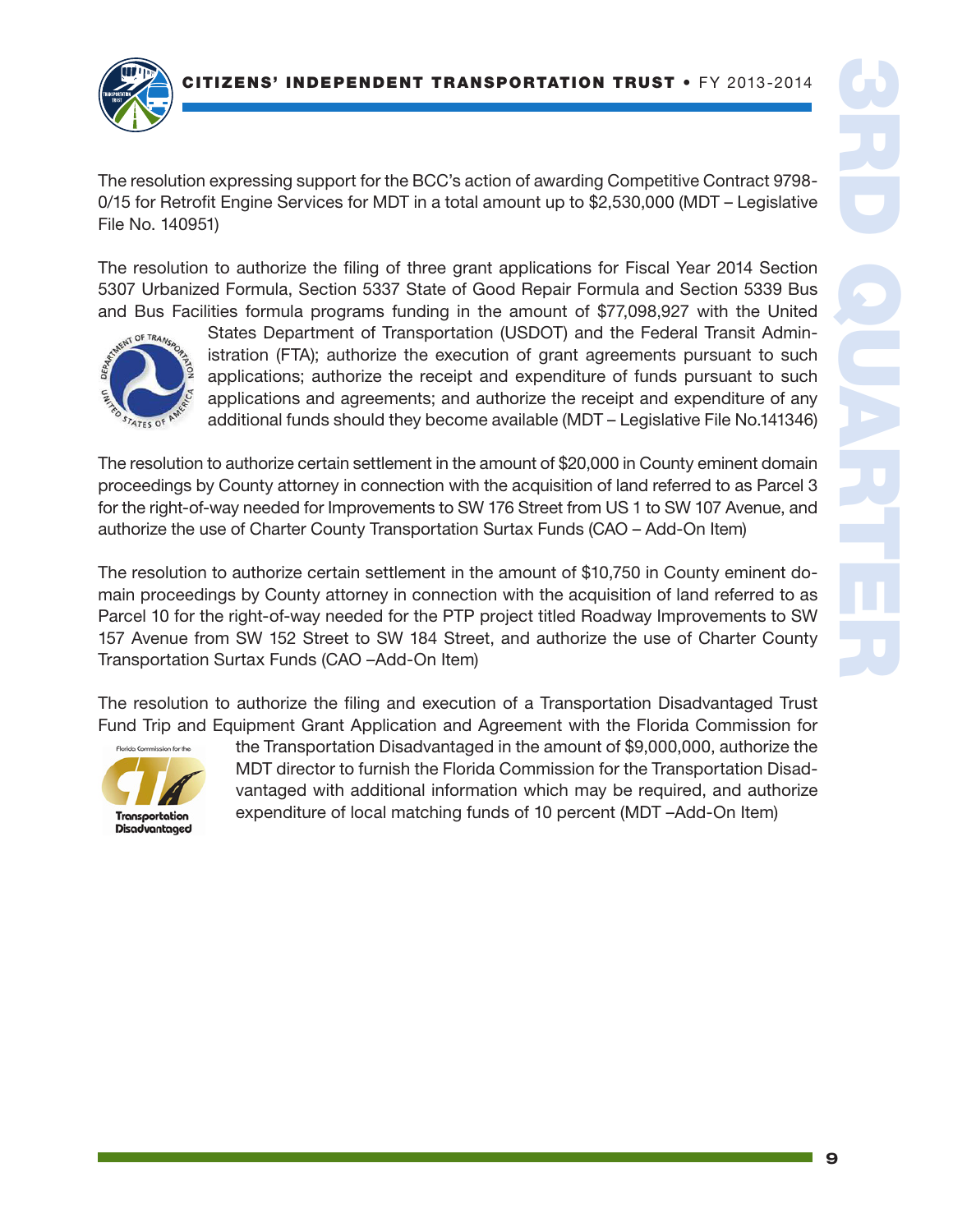

# ¢¢¢ Miami-Dade Transit Update

MDT is responsible for implementing all transit improvements listed in the PTP including Metrobus, Metrorail and Metromover projects along with Special Transportation Service (STS) and the Golden Passport/Patriot Passport Program. MDT reports the following activities related to PTP projects during this quarter:

### **Metrobus**

The active bus fleet consists of 701 40-foot buses, 25 62-foot articulated buses, 12 45-foot over-the-road buses, and 77 30-foot minibuses for a total of 815 active buses. This is an increase of 114 buses since PTP. Not included in the active fleet are four retired buses that form MDT's Contingency Fleet.

### Surtax-funded Staff

MDT did not hire any full-time employees during the third quarter, from April 1, 2014 to June 30, 2014. Since November 2002, the total number of new hires is 1,984.

### Disadvantaged Business Enterprises

MDT monitors the status of PTP-funded contracts which include federal funding. To date, MDT reports five prime contractors and 47 subcontractors that are subject to **Disadvantaged Business** Enterprises compliance measures.

## Golden Passport/Patriot Passport Programs

MDT issued 2,736 Golden Passport cards to customers over 65 years of age, 1,377 Golden Passport cards to customers under 65 years of age and 116 Patriot Passport cards. Currently, there are 231,894 certified Golden Passport/Patriot Passport customer accounts; this number includes 162,045 Golden Passports of customers over 65 years of age, 61,260 Golden Passport of customers under 65 years of age and 8,589 Patriot Passport customers.

#### Golden Passport Program Issuances FY 2012-2013 • Third Quarter

| <b>Golden Passport Program Component</b>                           | <b>Issued in</b><br><b>First Quarter</b> | <b>Total Certified Golden/Patriot</b><br><b>Passport Users To Date</b> |
|--------------------------------------------------------------------|------------------------------------------|------------------------------------------------------------------------|
| Golden Passport: Over 65 Years of Age Issued<br>during the Quarter | 2,736                                    | 162,045                                                                |
| Golden Passport: Under 65 Years of Age Issued                      | 1,377                                    | 61,260                                                                 |
| <b>Patriot Passports Issued</b>                                    | 116                                      | 8,589                                                                  |
| <b>Total Golden Passport/Patriot Passport</b>                      | 4,229                                    | 231,894                                                                |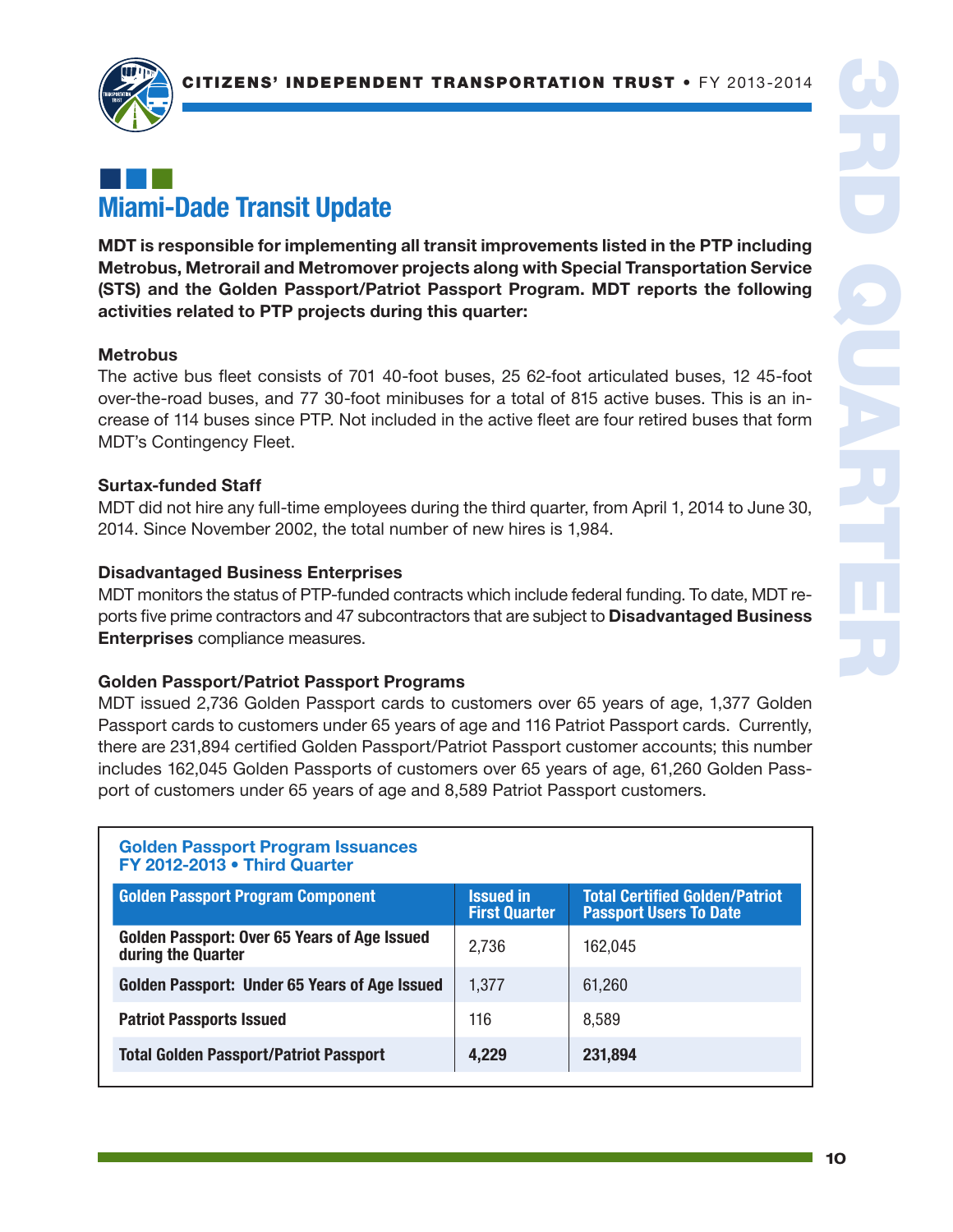

# ¢¢¢ Miami-Dade Public Works and Waste Management Department Update

PWWM is responsible for developing and implementing PTP-funded roadway projects including paving, traffic signals, roadway signage, bike paths, lighting, drainage, curb cuts and guard rails. PWWM reports the following activities related to PTP projects during this quarter:

### Advanced Traffic Management System

All of the County's signalized intersections have migrated to the **Advanced Traffic Management System (ATMS).** PWWM is progressing on improving the communication system supporting the



ATMS system. In the current fiscal year, additional signals will be migrated to the wireless communication subsystem as a collaborative effort with the Information Technology Department. An extension of Phase 2 has been approved for this and next fiscal year to serve as a bridge between Phase 2 and Phase 3, and assure that progress on some critical ongoing efforts will continue without interruption. The

most critical of them is the evaluation and planning for the implementation of a County-owned and maintained communication infrastructure to serve the ATMS. Phase 3 of the program will be planned and let within the coming year. It will provide additional enhancements to further improve traffic flow on the County's arterials. Actual work under Phase 3 will not begin until next fiscal year.

#### Neighborhood Improvement Projects

PWWM continues to coordinate the Neighborhood Improvement Projects with County Commissioners' offices. Improvements in this category include resurfacing, sidewalks, ADA ramps and connectors, drainage, guardrails, striping, traffic signals, and traffic calming circles. Currently, 117 PTP-funded construction contracts have been approved by the Transportation Trust and BCC for Neighborhood Improvements, totaling \$96.8 million.



## Miscellaneous Construction Contract Program

In an effort to accelerate projects, PWWM continues to take advantage of various contracting mechanisms, such as the County's Miscellaneous Construction Contract (MCC) Program. The MCC program is an open, competitive process which allows for an expedited procurement. It provides contractors Countywide with a fair opportunity to compete for work on County construction projects and has a direct beneficial impact to the County by accelerating construction projects.

#### Internally Illuminated Street Name Signs

PWWM has completed the installation of Internally Illuminated Street Name Signs (IISNS) at 1,854 intersections throughout Miami-Dade County, including 178 intersections funded under the American Recovery and Reinvestment Act program. A contract has been awarded to complete work on 22 remaining intersections and construction operations are underway.

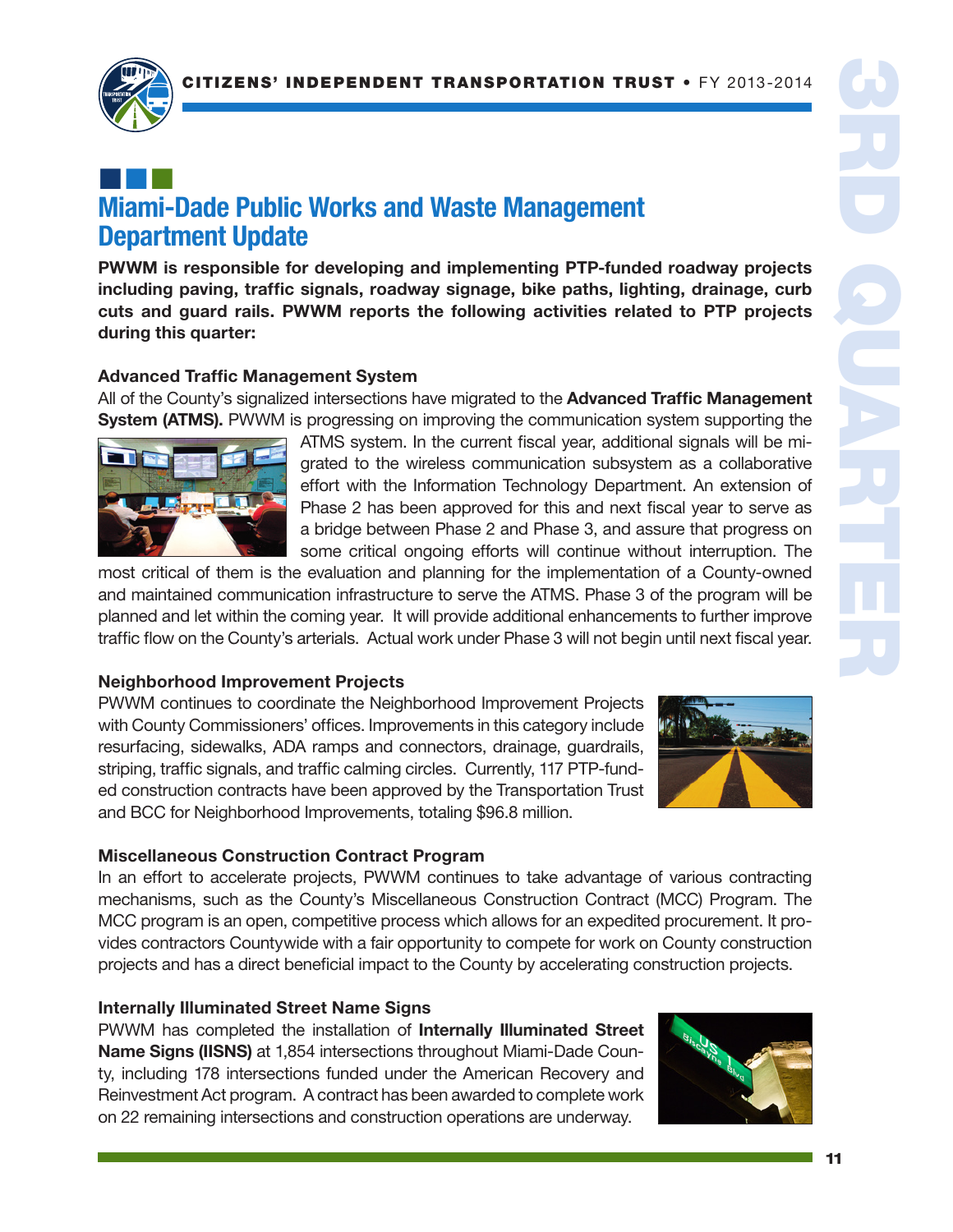

# ¢¢¢ Disadvantaged Business Enterprise and Small Business Participation Reporting

The Transportation Trust monitors and reports on the level of participation by small and disadvantaged businesses in contracts receiving transportation surtax proceeds. It is supported in this effort by the MDT Office of Civil Rights and the Miami-Dade Internal Services Department (ISD) Small Business Development Division. The federal DBE program encourages the development and use of companies owned and controlled by minorities, women, and socially and economically disadvantaged individuals on federally-aided projects, and the County program tracks contracts awarded with surtax funding and subject to local small business goals, wages and Community Workforce requirements. The following activity is reported as of Dec. 31, 2013.

## Miami-Dade Transit • Office of Civil Rights • Transit Contracts Compliance

#### Disadvantaged Business Enterprise (DBE) Contractors PTP Funded Contracts FY 2013-2014 Third Quarter

| <b>Prime Contractors</b><br>5   | \$555,180,310 |
|---------------------------------|---------------|
| <b>DBE Subcontractors</b><br>47 | \$5,233,560   |

\*PTP funding represents approximately 59% of dollars paid to DBEs

## Miami-Dade Regulatory and Economic Resources Department Contract Monitoring and Compliance Division

Small Business Enterprise (SBE) Community Business Enterprise (CBE) and Community Small Business Enterprise (CSBE) Contractors

| <b>PTP Funded Contracts With Measures</b><br>FY 2013-2014<br><b>First Quarter</b> |                                      |                                          |                                        |                                               |  |  |
|-----------------------------------------------------------------------------------|--------------------------------------|------------------------------------------|----------------------------------------|-----------------------------------------------|--|--|
| <b>Approved</b><br><b>Contracts</b>                                               | <b>Number of</b><br><b>Contracts</b> | <b>Contracts With</b><br><b>Measures</b> | <b>Contract Award</b><br><b>Amount</b> | <b>Payments to Small</b><br><b>Businesses</b> |  |  |
| <b>Third Quarter</b><br>FY 2013-2014                                              | 2                                    |                                          | \$137,772,893                          | \$653,590                                     |  |  |
| Life-to-Date<br>FY 2004-2005 -<br>FY 2012-2013                                    | 368                                  | 107                                      | \$2,817,228,234                        | \$160,077,898                                 |  |  |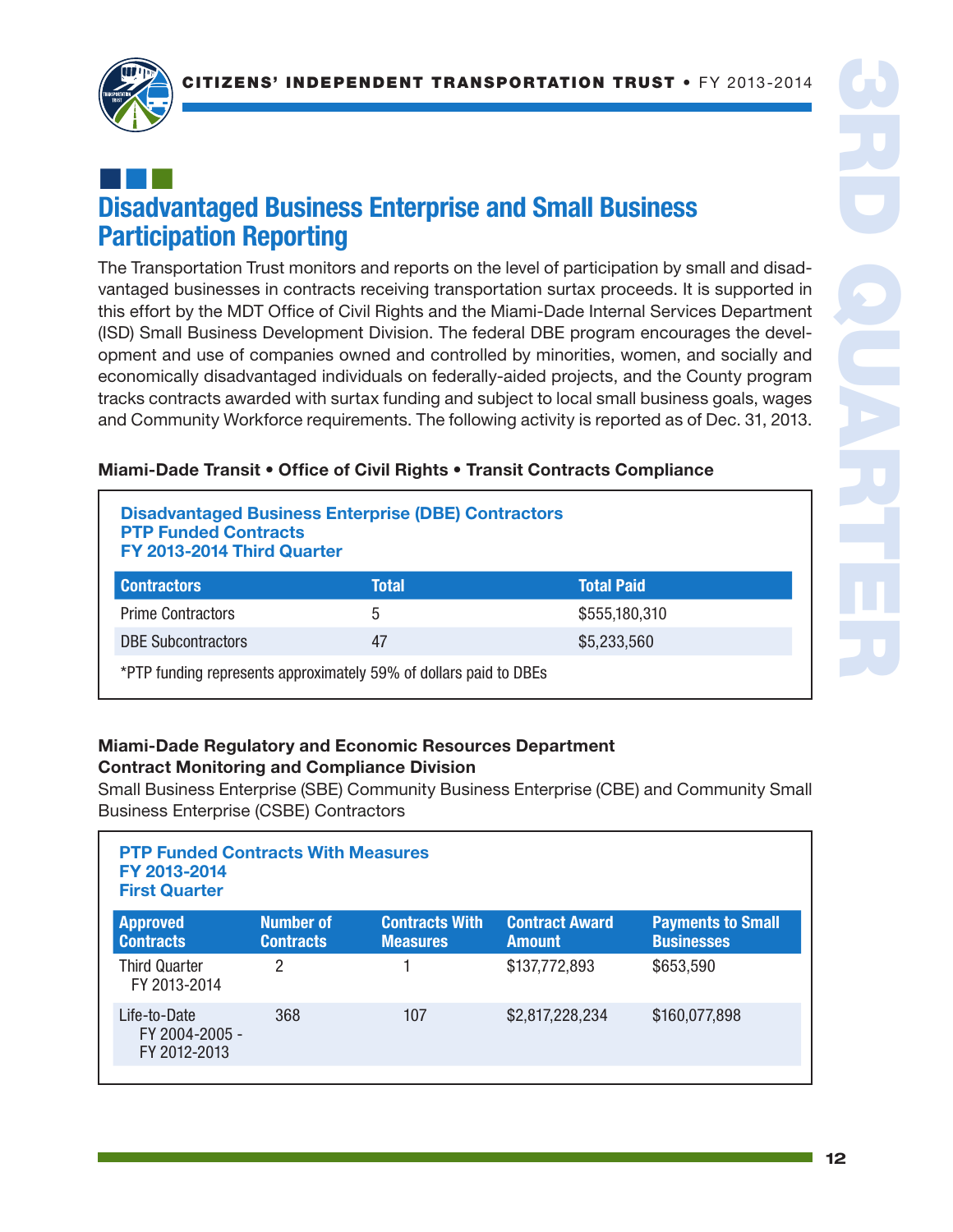

# ¢¢¢ PTP Municipal Update

Twenty percent of surtax proceeds is allocated to the 33 of the 34 municipalities eligible to receive PTP funds; one city has elected not to participate in the program. Each city receives a pro rata share based on its population to develop or enhance its transit and transportation systems.



During the third quarter, \$7,960,650 in surtax funds was transferred to the participating municipalities and a total of \$438,268,368 has been allocated to municipalities since the PTP was enacted in 2002.

Twenty-six of the cities operate bus service supported by PTP funds. The City of Aventura runs the Aventura Express providing local transit service to the area and connects to other municipal bus services and the County's Metrobus system at Aventura Mall. During the third quarter, ridership on the Aventura Express exceeded 67,000 passengers.

The City of Homestead operates trolley bus service in the historic downtown district and connects to premium bus service on the South Dade Busway. Boardings exceeded 40,000 for the third quarter.

The City of Miami has successfully operated Trolley Miami since March 2012 starting with two routes and has since been expanded to six routes. During the 3rd quarter the City launched its new Smartphone App with a tracking system that provide users with state of the art information on bus location and schedule using Computer Aided Dispatch and Automatic Vehicle Location (CAD/AVL) technology.

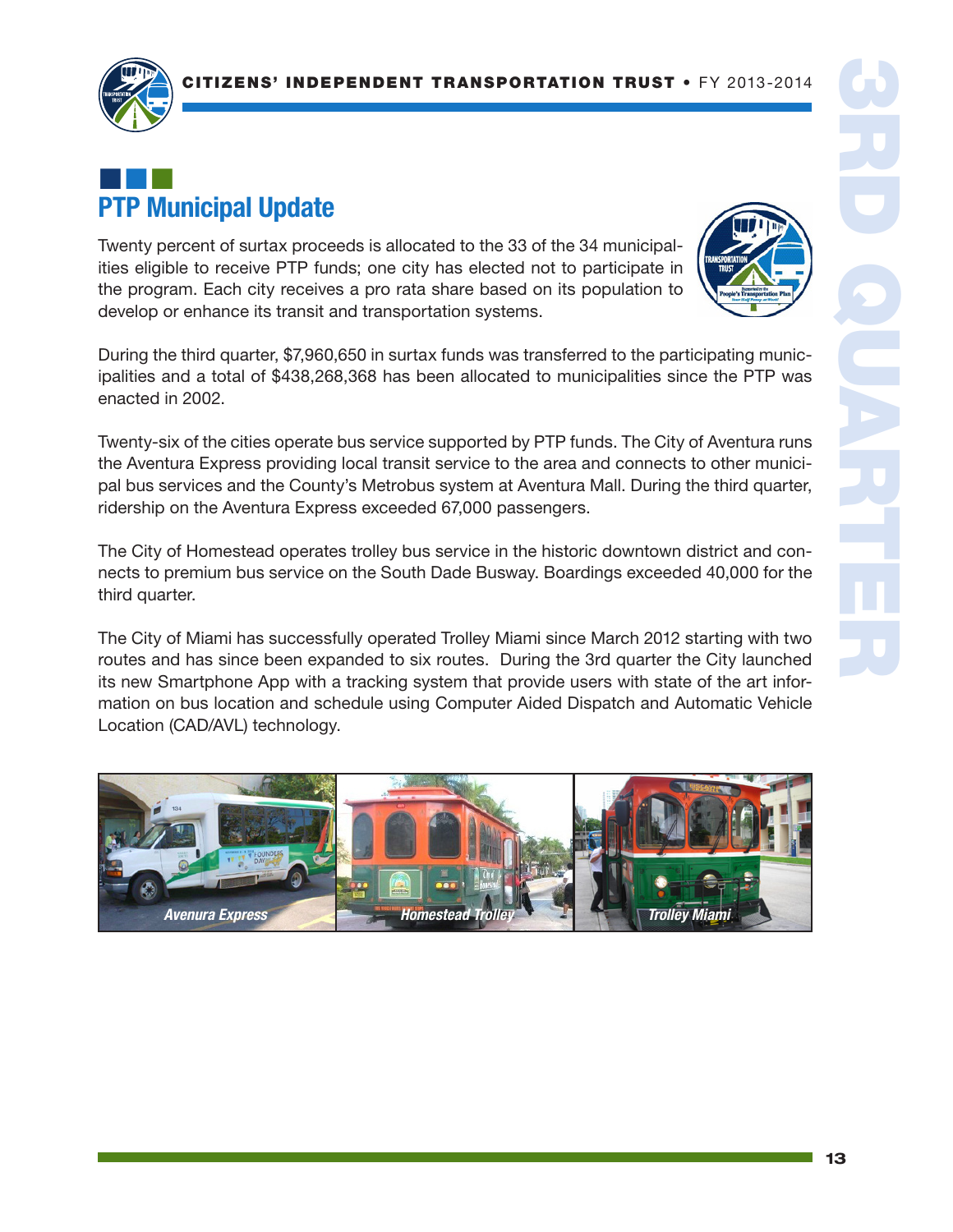

# ¢¢¢ Transportation Trust Board and Staff Update

#### Transportation Trust Meetings

The Transportation Trust meets on a regular basis to fulfill its statutory responsibility to oversee the implementation of the PTP. Three full Transportation Trust meetings were held during the third quarter and the subcommittees met four times.

#### Transportation Trust Hosts Municipal Officials from Mexico

The Transportation Trust hosted a group of elected officials from Mexico who were participating in a workshop at Florida International University. In conjunction with staff from Miami-Dade Transit, the Transportation Trust staff provided officials with a briefing on transportation policy and accompanied them on a tour of the Metromover and the MDT Central Control facility.



### Transportation Trust Director Speaks at the Citizens' Transportation Advisory Committee Meeting



Transportation Trust executive director, Charles Scurr, briefed the MPO Citizens' Transportation Advisory Committee on the outcome of the Transportation Summit Community Forum and provided copies of the Proceedings Report to members. Scurr also provided an overview of the major issues discussed during the public comment period.

## Transportation Trust Staff Participates in the Public Involvement Management Team Meeting

Transportation Trust staff participated in the meeting of the MPO Public Involvement Management Team (PIMT), made up of public information and outreach staff from local and regional

transportation agencies. PIMT members meet periodically to exchange information on community outreach and public information. Represented in the pictures are Public Information Officers from Tri-Rail, Transportation Trust, PortMiami, South Florida Commuter Services, Miami-Dade Transit and the Metropolitan Planning Organization.

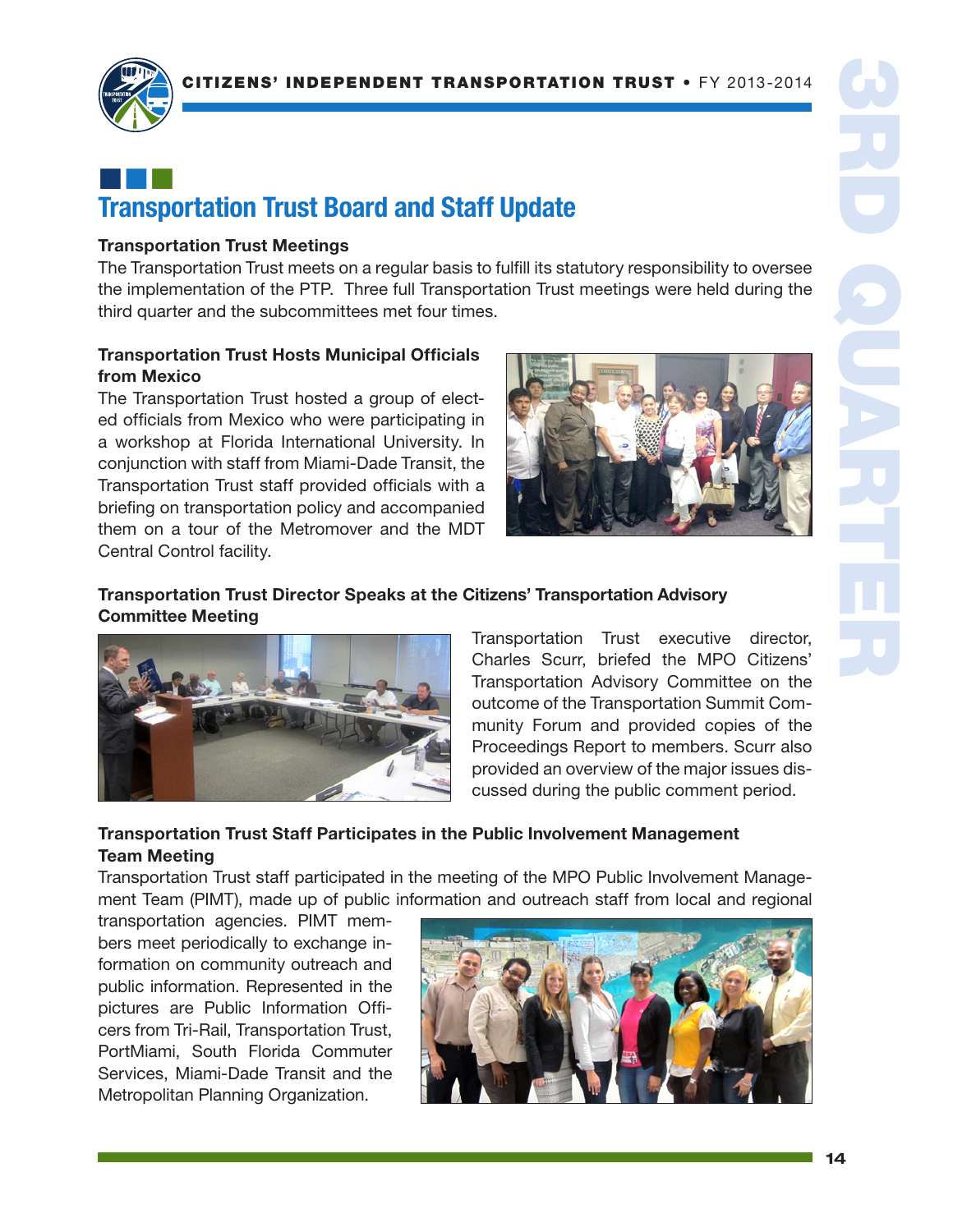

# ¢¢¢ PTP Finance

OCITT is responsible for transferring surtax revenue it receives from the State of Florida to eligible recipients such as Miami-Dade County, County departments and the municipalities participating in the Municipal Transportation Program. OCITT received \$55,870,749 in surtax proceeds during the quarter and transferred \$13,044,285 to eligible municipalities as part of the established municipal share. Cumulative distributions to date include:

| <b>PTP Finance Report</b><br><b>Cumulative Surtax Collections and Transfers To-Date</b><br><b>Third Quarter</b><br>FY 2013-2014 |                 |  |  |  |
|---------------------------------------------------------------------------------------------------------------------------------|-----------------|--|--|--|
| <b>Surtax received</b>                                                                                                          | \$2,096,025,548 |  |  |  |
| Interest earned                                                                                                                 | \$18,600,128    |  |  |  |
| <b>Transferred to MDT</b>                                                                                                       | \$1,417,454,373 |  |  |  |
| <b>Transferred to PWWM</b>                                                                                                      | \$125,558,840   |  |  |  |
| <b>Transferred to OCITT</b>                                                                                                     | \$17,697,258    |  |  |  |
| <b>Transferred to Municipalities</b>                                                                                            | \$438,268,368   |  |  |  |
| <b>Transferred to Others (Communications)</b>                                                                                   | \$325,699       |  |  |  |
| Cash Balance                                                                                                                    | \$115,321,138   |  |  |  |

Notes: The Cash Balance includes \$390,289 recaptured from municipalities in non-compliance being held for redistribution to the remaining municipalities and \$57,983,693 being kept in a reserve account for future capital expansion.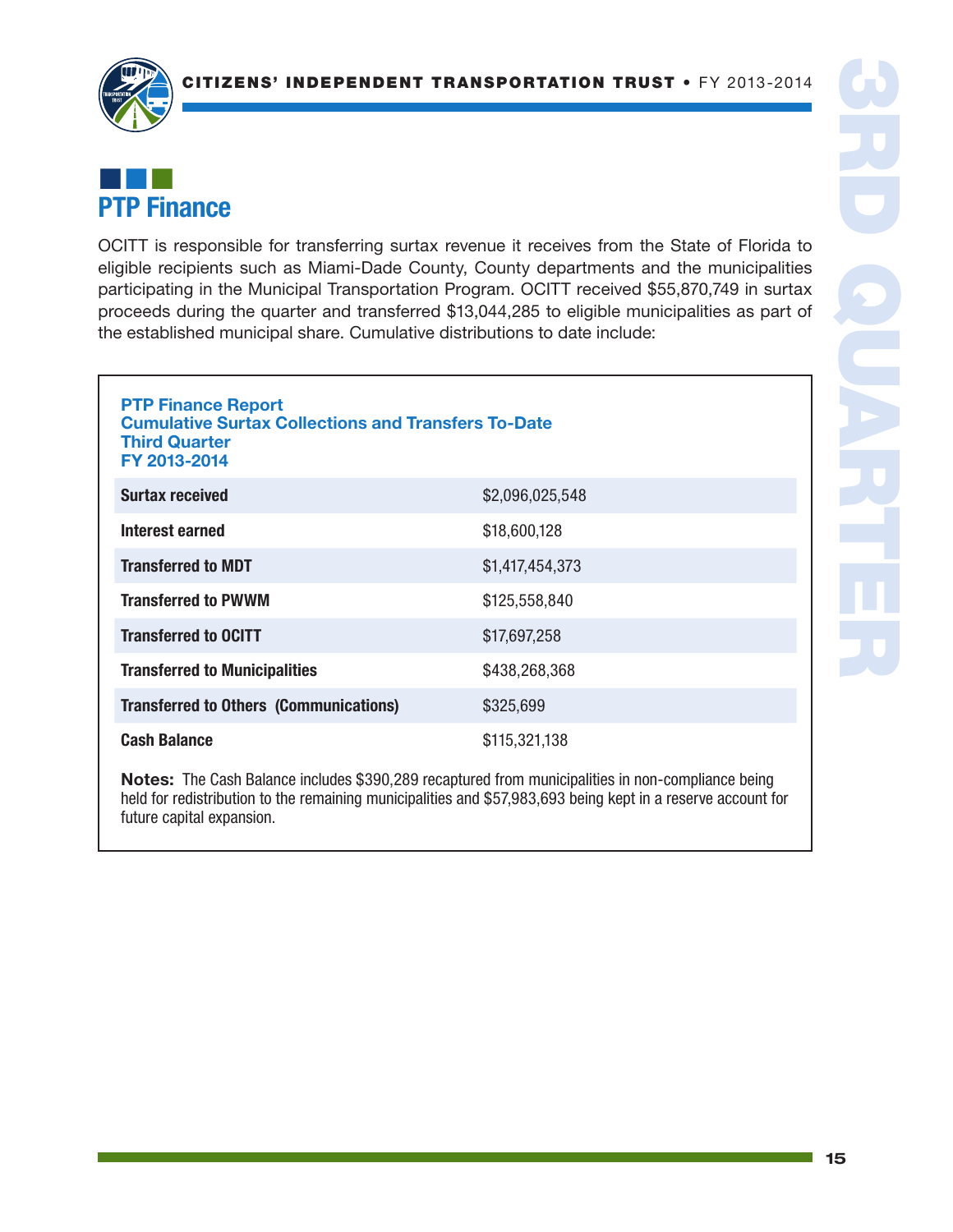

#### Surtax Collection Trend Analysis Surtax Collection Third Quarter FY 2013-2014 FY



## Trend Analysis of Quarterly Surtax Collections

- 3RD QUARTER
- **FY 2008-09 FY 2009-10** ■ FY 2010-11 ■ FY 2011-12 ■ FY 2012-13 ■ FY 2013-14